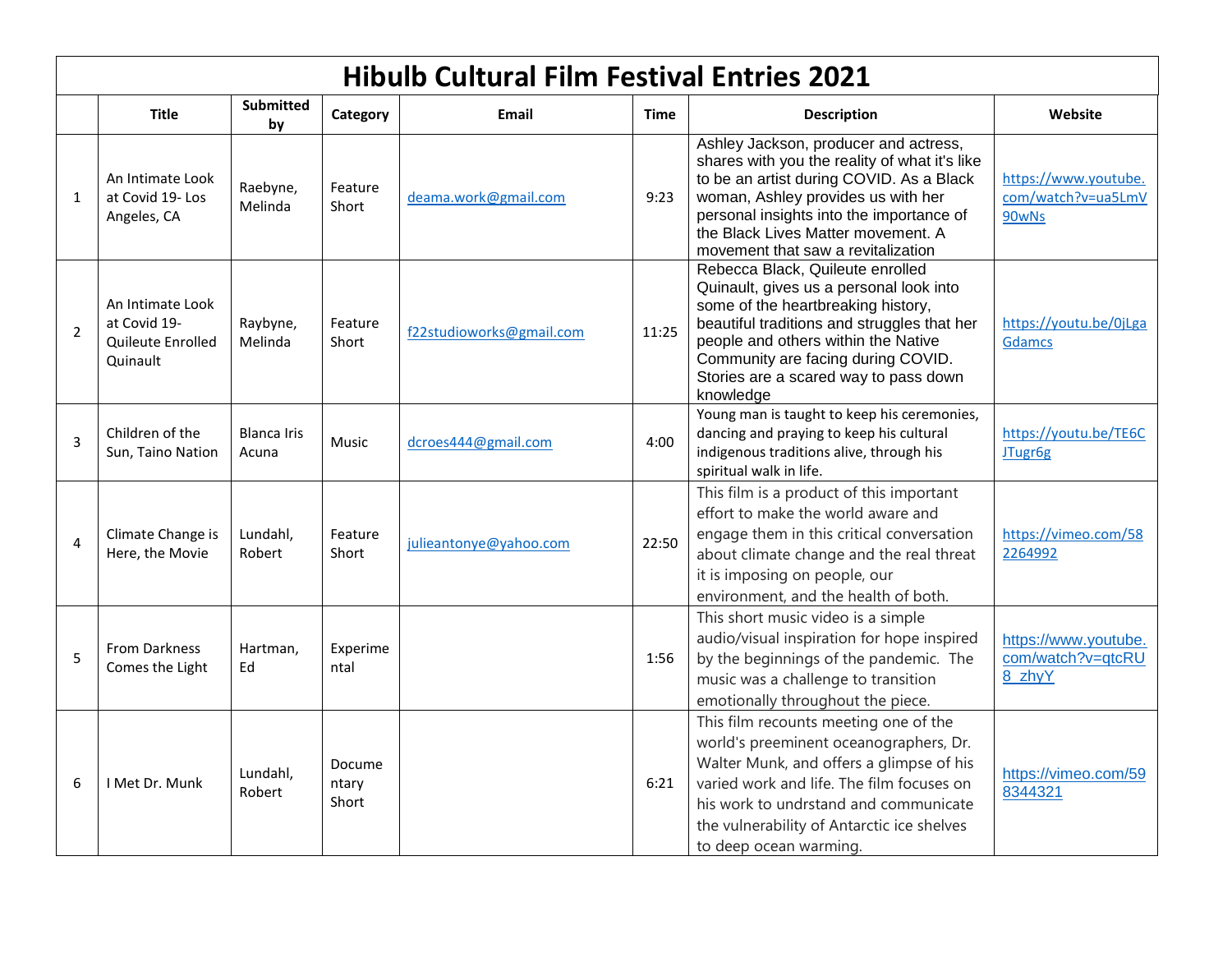|    | <b>Title</b>                              | Submitted<br>by                       | Category                 | Email                                  | Time | <b>Description</b>                                                                                                                                                                                                                                                                                                                                                                                                                                                                                                    | Website                                                                                |
|----|-------------------------------------------|---------------------------------------|--------------------------|----------------------------------------|------|-----------------------------------------------------------------------------------------------------------------------------------------------------------------------------------------------------------------------------------------------------------------------------------------------------------------------------------------------------------------------------------------------------------------------------------------------------------------------------------------------------------------------|----------------------------------------------------------------------------------------|
| 7  | Into the Known                            | Hartman,<br>Ed                        | Feature<br>Short         | jefferson.martin.elliott@gmail.co<br>m | 1:56 | This very short film is inspired by the The<br>Roger Corman First and Hopefully Last<br>Quarantine Film Festival". It was shot<br>entirely with an LG Android Phone. The<br>film stock used in the project is film by<br>Richard H. Lyford ("As the Earth Turns",<br>"The Titan").                                                                                                                                                                                                                                    | https://youtu.be/Eo7a<br>Q-VP ac                                                       |
| 8  | Khu.Eex, The<br>Magic of Noise<br>Trailer | Hautala,<br>Elke<br>Michael<br>Kleven | Docume<br>ntary<br>Short | Costa@Woodlanders.com                  | 4:17 | Khu.éex': The Magic of Noise follows the<br>journey of experimental Seattle rock band<br>Khu.éex' as they uniquely mix Native<br>American cultural elements with jazz, funk,<br>rock and blues. It highlights their evolution of<br>Native culture, their activism through the<br>universal language of music and the<br>confluence of shared struggles for African-<br>Americans and Native Americans while the<br>emotional arc focuses on overcoming loss<br>and the deep imprint of inter-generational<br>trauma. | https://vimeo.com/35<br>2192286                                                        |
| 9  | Let's All Go to the<br>Kitchen            | Hartman,<br>Ed                        | Feature<br>Short         | jefferson.martin.elliott@gmail.co<br>m | 2:29 | This film is a take-off of 1950s/60s<br>theatrical intermission films. It was<br>inspired by the Pandemic, as all theaters<br>were closed and families were forced to<br>watch movies at home. The music by Ed<br>Hartman has been recently used on the<br>Twilight Zone (2020)                                                                                                                                                                                                                                       | https://vimeo.com/44<br>3101139                                                        |
| 10 | Moving Forward<br>with Grace              | Hartman,<br>Ed                        | Experime<br>ntal         | robert@studio-rla.com                  | 4:00 | This piano piece was inspired by Puget<br>Sound seagulls. The steady on-shore<br>wind keeps these birds afloat, nearly<br>infinitely.                                                                                                                                                                                                                                                                                                                                                                                 | https://vimeo.com/58<br>5084628/5dcbbaeadb                                             |
| 11 | PSA: Box Fan and<br>Air Filter            | Carneen,<br>Robin                     | Feature<br>Short         |                                        | 2:22 | Swinomish Environmental Protection<br>Department, Specialist Kelsey<br>Larson demonstrates how to use a simple<br>box fan & filter to help deal with the air filled<br>smoke creating even poor indoor air quality<br>due to wildfires.                                                                                                                                                                                                                                                                               | https://m.facebook.c<br>om/story.php?story_f<br>bid=1015891453887<br>0452&id=690395451 |
| 12 | Race to the Ocean                         | Hartman,<br>Ed                        | Music                    | dsienko@tulaliptribes-nsn.gov          | 2:54 | This music video features a positive flowing<br>piano score, and imagery from the<br>Washington Coast.                                                                                                                                                                                                                                                                                                                                                                                                                | https://vimeo.com/58<br>5081723/bc40e30e55                                             |